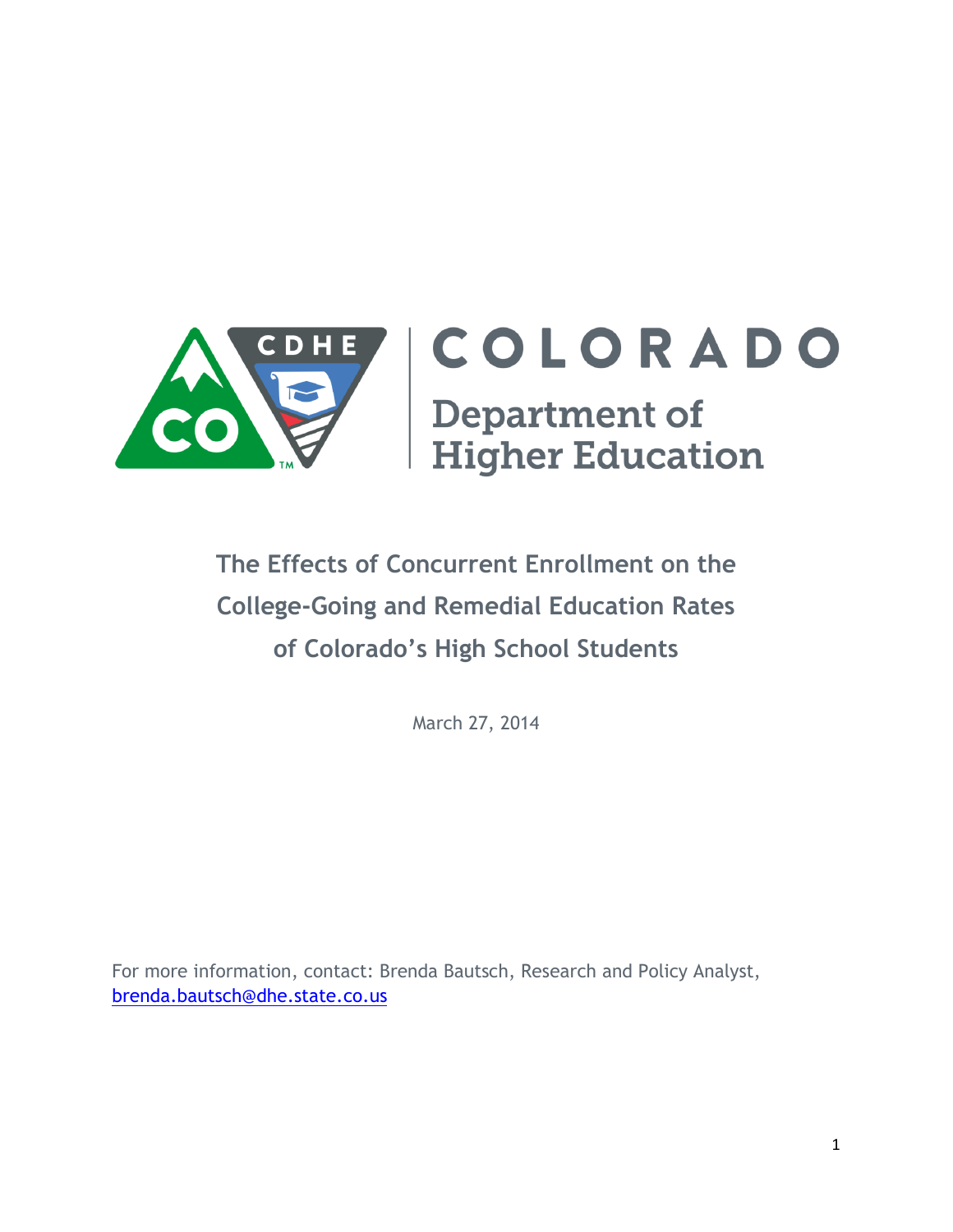In Colorado, concurrent enrollment refers to programs at public high schools through which students in grades 9 through 12 can take free college-level courses (CDE, 2010). The courses are taught by postsecondary instructors and take place either at the high school or at a higher education institution (CDE, 2010). Concurrent enrollment programs have grown rapidly since legislation was enacted in 2009 that expanded access and clarified funding streams (House Bill 09-1319). Those in favor of concurrent enrollment argue that it increases academic preparation for college and provides momentum toward degree attainment by giving students the opportunity to enter college with credits already accumulated (An, 2013). Prior research has found positive associations between concurrent enrollment participation and college success (Karp, Bailey, Hughes, & Fermin, 2007; Morrison, 2008).

The empirical analysis conducted here seeks to discover if similar positive associations can be found using Colorado's data. The following research questions will be used to guide this study:

(**RQ1**) How does participation in concurrent enrollment affect the college-going rates of Colorado's high school students?

(**RQ2**) How does participation in concurrent enrollment affect the remedial education rates of Colorado's high school students?

## **Literature Review**

Prior studies that have sought to identify predictors of college enrollment and success have generally focused on three components: 1) academic achievement, typically measured by standardized test scores and high school grade point average (GPA); 2) demographic factors, such gender, race/ethnicity and family income; and 3) pychosocial factors, which can include motivation, self-management, study skills, and academic engagement (Robbins et al., 2004).

Many studies have substantiated the validity of both standardized test scores and high school GPAs in predicting first-year college GPAs and retention rates (Allen & Robbins, 2010; Radunzel & Noble, 2012; Robbins, Allen, Casillas, Peterson, & Le, 2006). Most educational achievement studies include both variables in models because prior research has found some unique value to each one. One study, for example, found that ACT composite scores and high school GPAs better predict first-year GPAs together than separately (Sawyer, 2010). Researchers have postulated that GPAs are more of an indicator of academic motivation (e.g. turning in assignments on time) while ACT or SAT scores are more of an indicator of intellectual ability (Allen & Robbins, 2010). GPAs, however, do have disadvantages in that they do not account for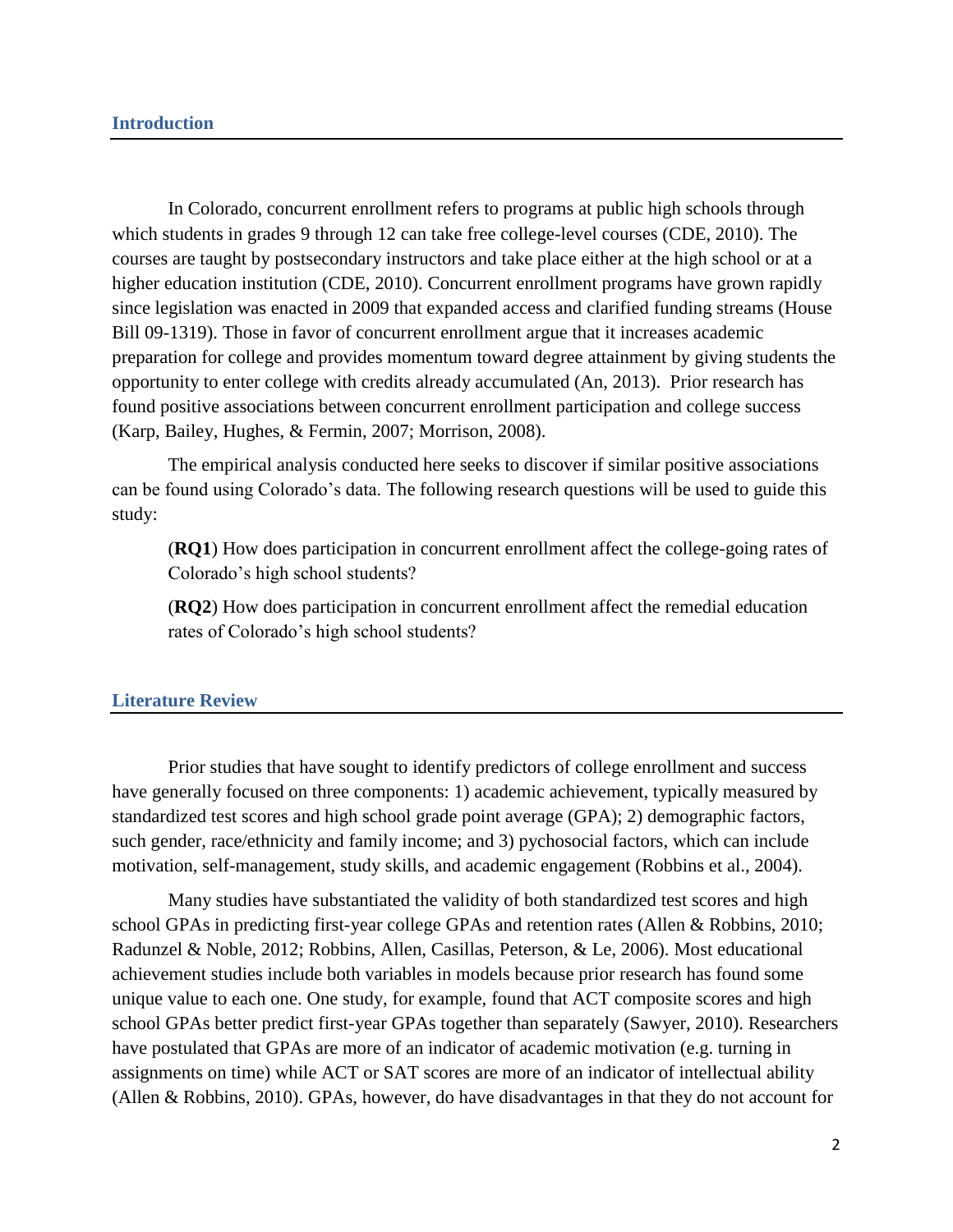differences in the competitiveness of schools or for grade inflation (Bassiri  $\&$  Schulz, 2003; Ziomek & Svec, 1995). An advantage of the ACT or SAT is that they are national, standardized tests, which provide a more consistent measurement of academic aptitude (Radunzel & Noble, 2012).

Demographic variables are essential to include in education studies because research has consistently shown that low-income, minority students have lower levels of academic achievement than their peers. Test score data from the National Assessment of Educational Progress (NAEP) shows that African American and Hispanic students score two grade levels below white students when taking the NAEP exam in  $4<sup>th</sup>$  and  $8<sup>th</sup>$  grades (National Center for Education Statistics, 2009, 2011). Children from low-income families are more likely to have low reading abilities by the third grade, which makes them four times more likely to drop out before high school graduation than their peers (Hernandez, 2011). Low-income and minority students are less likely to enroll in or graduate from college than their white, affluent peers (An, 2012).

Education researchers—including those specifically studying concurrent enrollment often do not include indicators of motivation into educational achievement models because of the difficulty of measuring motivation and the resulting dearth of available data (An, 2012; Le, Casillas, Robbins, & Langley, 2005). This leads to significant problems of selection bias. To prevent selection bias problems, some recent psychology-based studies have used a "Student Readiness Inventory", or SRI, to measure psychosocial factors that are relevant to college enrollment and success. A recent study by Robbins et al. (2006) using data from the SRI survey instrument found that motivation added "considerable value beyond traditional predictors (i.e., demographic and achievement) for all three types of [college] outcomes: GPA, retention, and success in specific courses" (p. 612-613).

## **Data**

Data were collected through the Colorado Department of Higher Education's (DHE) Student Unit Record Data System (SURDS). Currently, SURDS includes comprehensive data on students enrolled at all public colleges and universities in the state, as well as those enrolled at the University of Denver, Regis University, and Colorado Christian University. The DHE supplements SURDS with data from the National Student Clearinghouse (NSC) to provide information on out-of-state enrollment and enrollment at private institutions. The NSC has a coverage rate of 96 percent of all students enrolled in a U.S. public or private college (NSC, 2013). Thus, the dataset used in this study covers nearly all Colorado high school graduates who attended college, whether in-state or out-of-state, at a public or private institution.

DHE has established a partnership with the Colorado Department of Education that permits the linkage of postsecondary data with K-12 data using the State Assigned Student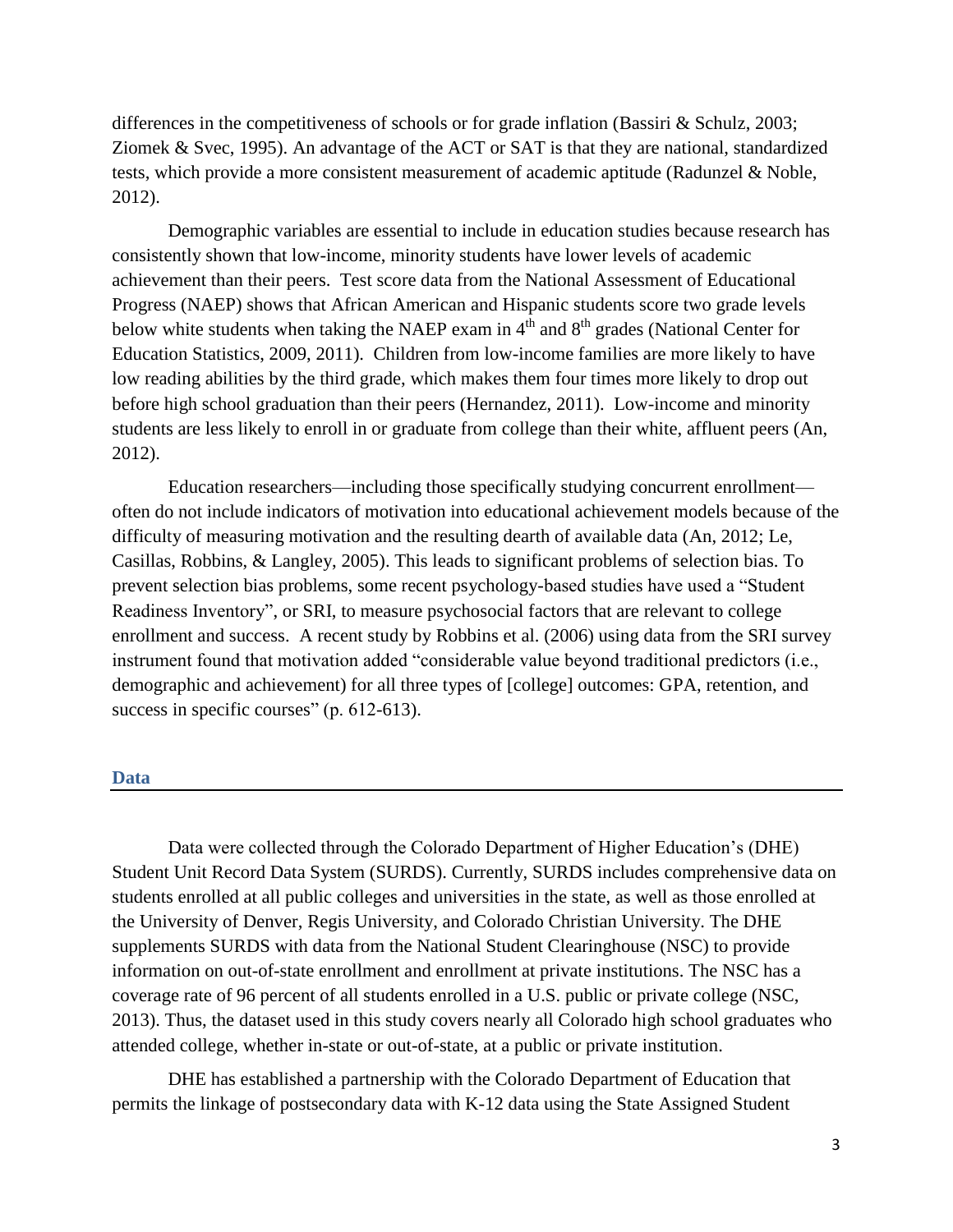Identifier (SASID). This study relies on the SASID-linked databases to create a panel dataset that follows cohorts of students as they move through the K-12 system and into higher education. The high school graduating cohorts of 2010, 2011 and 2012 are included in this study, providing a total of 129,196 observations for the first research question. Due to limitations in the availability of data, only 2010 and 2011 high school graduates who attended a public college in Colorado are included in the analysis of the second research question, providing a sample size of 43,943 students.

#### *Dependent Variable*

The dependent variable in the first research question is college enrollment, which was measured by considering those students who enrolled in college in the fall immediately following high school graduation. Students who enrolled in college anywhere—at an in-state, out-of-state, public or private institution—are captured. This is a dichotomous variable; students who enrolled in college were coded as a 1. The dependent variable in the second research question is students' need for remedial education in college, which includes both students assessed as needing remediation and those enrolled in remedial courses who did not have an assessment score on file. Only students who enrolled in a public college in Colorado are captured in the calculation of remedial rates (CDHE, 2013). This is also a dichotomous variable; students who needed remedial education in college were coded as a 1.

# *Independent Variables*

The key explanatory variable for both research questions is participation in concurrent enrollment. High school students are eligible to participate in concurrent enrollment courses in grades 9 through 12. This study employed a dichotomous measure of participation, in which students who graduated high school with any type of or amount of concurrent enrollment credits were coded as a 1.

The empirical analyses included demographic and academic control variables that, based on prior research, are thought to influence concurrent enrollment participation, college-going behavior and remedial education need. These measures included gender (male  $= 1$ ), high school free and reduced-price lunch (FRL) status (1 = received FRL), race/ethnicity and ACT scores. FRL status is reported by high schools to the Colorado Department of Education and indicates that the high school graduate received free or reduced-price lunch. Race/ethnicity is self-reported by students and was measured here using dummy variables for Asian, American Indian/Alaskan Native, African American, and Hispanic students, with white students being the baseline group. There are few missing values for race/ethnicity—about 0.91 percent of all students (n=1, 426).

The composite ACT score was used as a proxy control for academic achievement. ACT subject scores (reading, writing, math and science) also were collected, but in the effort to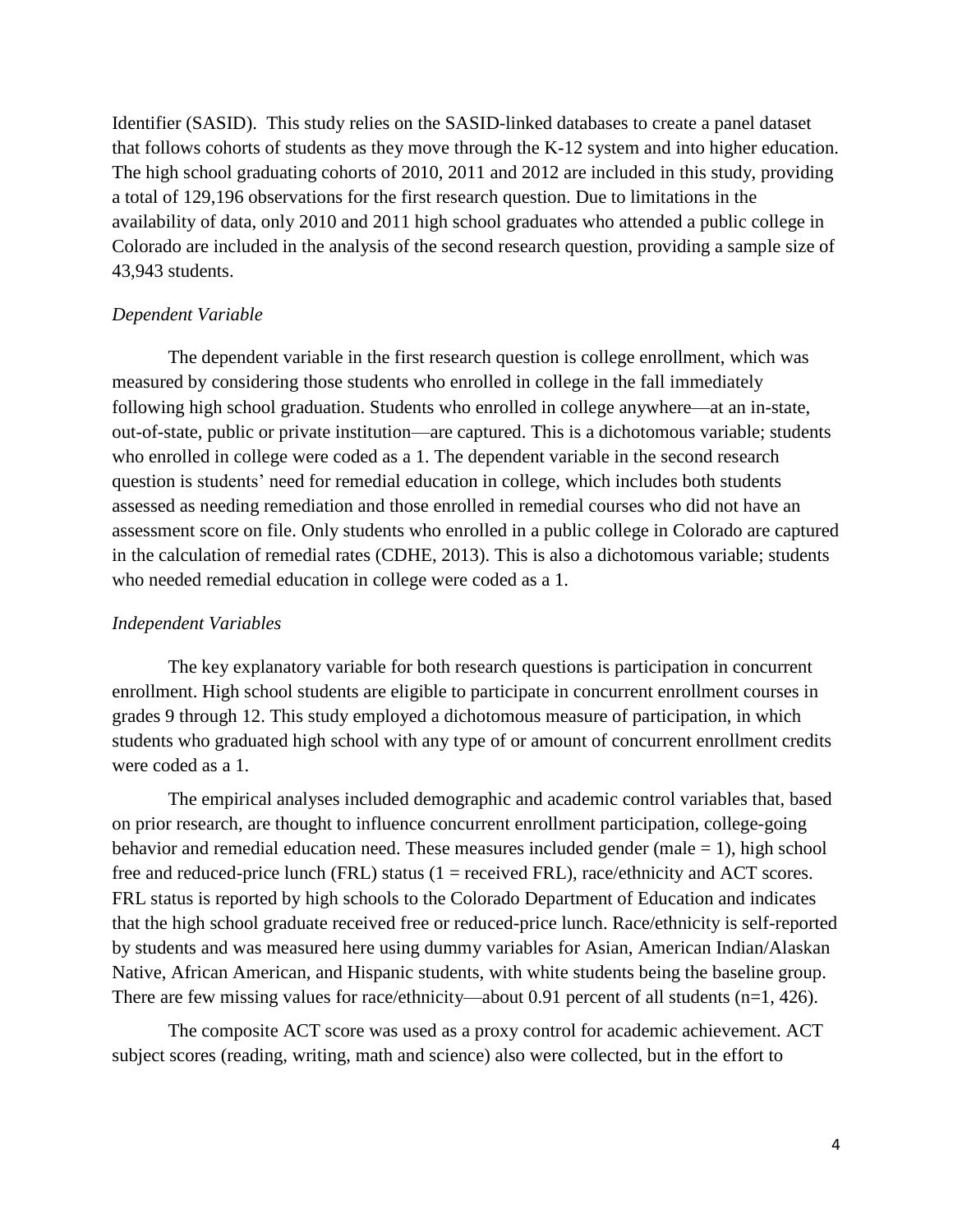achieve a more parsimonious model, composite scores were used.<sup>1</sup> Colorado has required all high school juniors to take the ACT since 2001 (ACT, Inc., 2009). The test is provided free to students, and one day of the academic year for juniors is devoted to taking the ACT.

Nonetheless, some students skip school and do not take the ACT. For the 2010, 2011 and 2012 high school graduating cohorts, 25,558 students, or 16.4 percent, had missing ACT scores. List-wise deletion was used to eliminate the observations with missing ACT data. This method has its disadvantages because the population of students with missing data differed from the general population. Those with missing data were less likely to attend college (24.0%) than the students with ACT scores (63.9%), and they were less likely to participate in concurrent enrollment (9.6% compared to 19.8%).

#### **Methods**

 $\overline{\phantom{a}}$ 

To address the first research question, linear probability models (LPMs) were estimated using the dichotomous fall enrollment and concurrent enrollment variables as the dependent and key independent variables, respectively (see Table 1). The second research question is estimated using LPMs and logistic regression with the dependent variable being the need for remedial education and the key independent variable remaining as concurrent enrollment (see Table 2). Both research questions were estimated using a progression of linear probability models. Initially, bivariate models with the dependent variables and the key independent variable were run. The second models added demographic (gender, FRL status, race/ethnicity) control variables, and the third models added the control for academic achievement (ACT composite score).

The fourth and final linear probability models addressed concerns about omitted variables. In particular, school-specific features—such as the availability of college guidance counselors, the presence of a college preparatory culture, and school location (e.g. rural, urban)—vary greatly and could have a confounding effect on the model. Similarly, there could be unique effects that occur during each cohort's time in school. Thus, in "Model 4," a variable for high school graduation year was added to the regression model (as time fixed effects) and school fixed effects were absorbed. Model 4 was considered the preferred model specification in both the college enrollment and remedial education estimations, and the results from those models are discussed below.

In addition, the researcher used logistic regression for the second research question to estimate the effects of concurrent enrollment on the need for remedial education. The logistic regression equation included all of the variables from the fourth linear probability model with the

<sup>&</sup>lt;sup>1</sup> Models that were run with subject scores did not vary much from the models run with the composite score.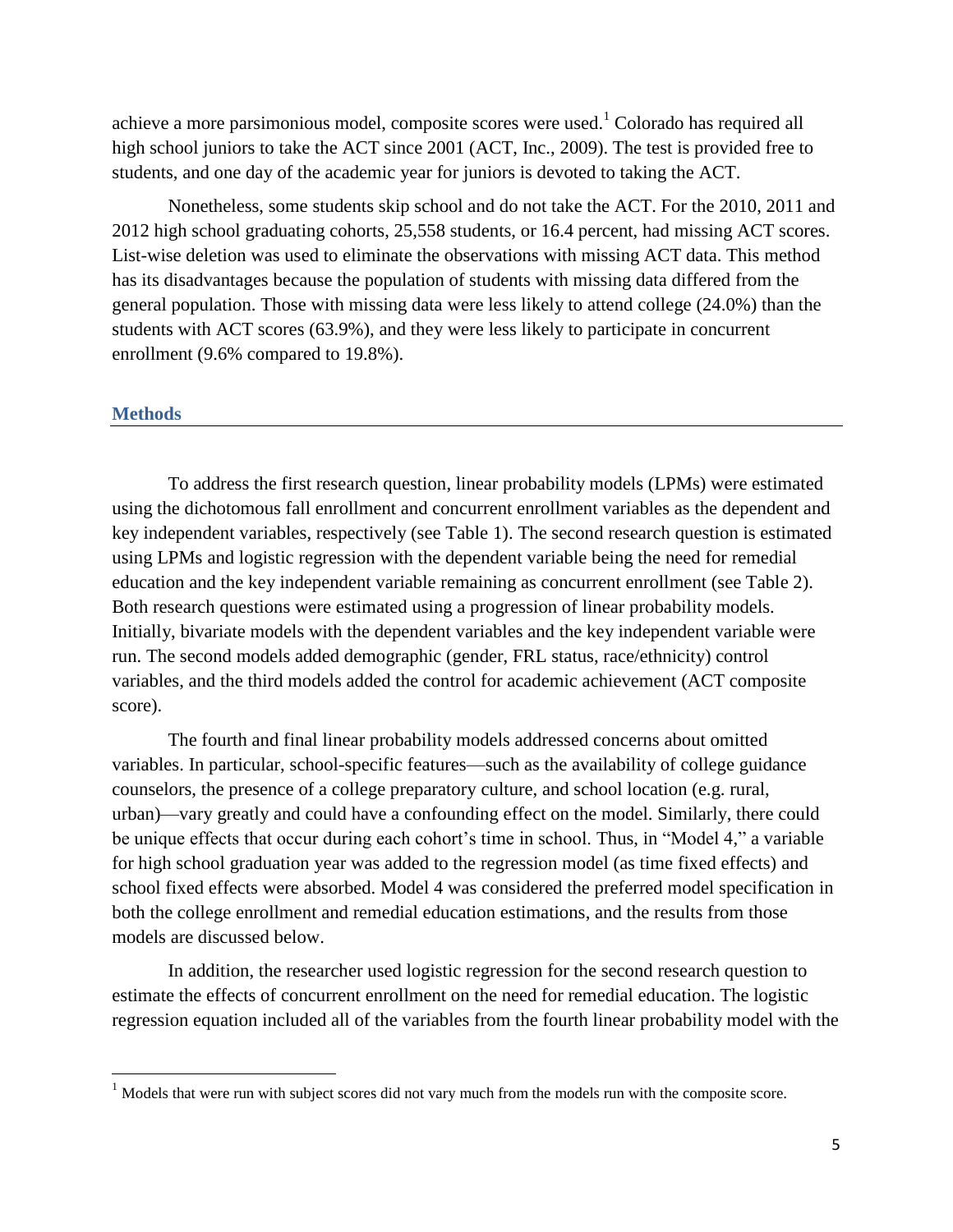exception of school fixed effects. The results section reports findings from the marginal effects analysis, which was run after the logistic regression.

# **Results**

# *College Enrollment*

On average, participation in concurrent enrollment is associated with a 22.9 percent increase in the likelihood of enrolling in college immediately after high school graduation, holding gender, income, race/ethnicity and ACT scores constant. The coefficient was somewhat sensitive to changes in model specification, including the addition of fixed effects. Adding ACT scores to the regression equation attenuates the effect of concurrent enrollment participation on college enrollment. This is not a surprising finding given that prior research has found positive correlations between standardized test scores and college attendance and success (Radunzel & Noble, 2012). Adding fixed effects to the model slightly increases the effect of concurrent enrollment on college enrollment indicating that there are some meaningful differences occurring within schools around concurrent enrollment. The coefficient for high school graduation year is negative because college enrollment overall has declined from 2010 to 2012.

The final model (Model 4) includes all variables within the available dataset that are believed to affect college enrollment in some way, and therefore the result it produces—a 22.9 percent increase in college-going rates—is the most valid result of the four models displayed. However, there is still the known omitted variable of motivation (as well as any unknown omitted variables), which means this finding is most likely overestimated. If a measure of motivation were included, we would expect the coefficient to decrease because motivation is thought to be positively associated with both the independent variable of interest and the dependent variable. In other words, some concurrent enrollment students were likely to be intrinsically motivated to both take concurrent enrollment courses and to enroll in college, and thus their decision to enroll in college cannot be directly tied to the effect of taking concurrent enrollment courses.

To further explore the potential selection bias problem, a LPM was estimated with concurrent enrollment as the dependent variable and the other variables as the independent covariates. For all students, a one point increase in ACT scores was associated with a 0.27 percent  $(p<0.01)$  increase in the probability of participating in concurrent enrollment. This estimation indicates some selection bias, but the magnitude is quite small. Furthermore, the coefficient on FRL status was positive and statistically significant; FRL students were 4.8 percent more likely to participate in concurrent enrollment than non-FRL students. Research indicates being of low-income status is negatively associated with college enrollment (Fry, 2011), which means there is at least some evidence that the bias of selecting into concurrent enrollment programs is nuanced. One plausible explanation could be that while low-income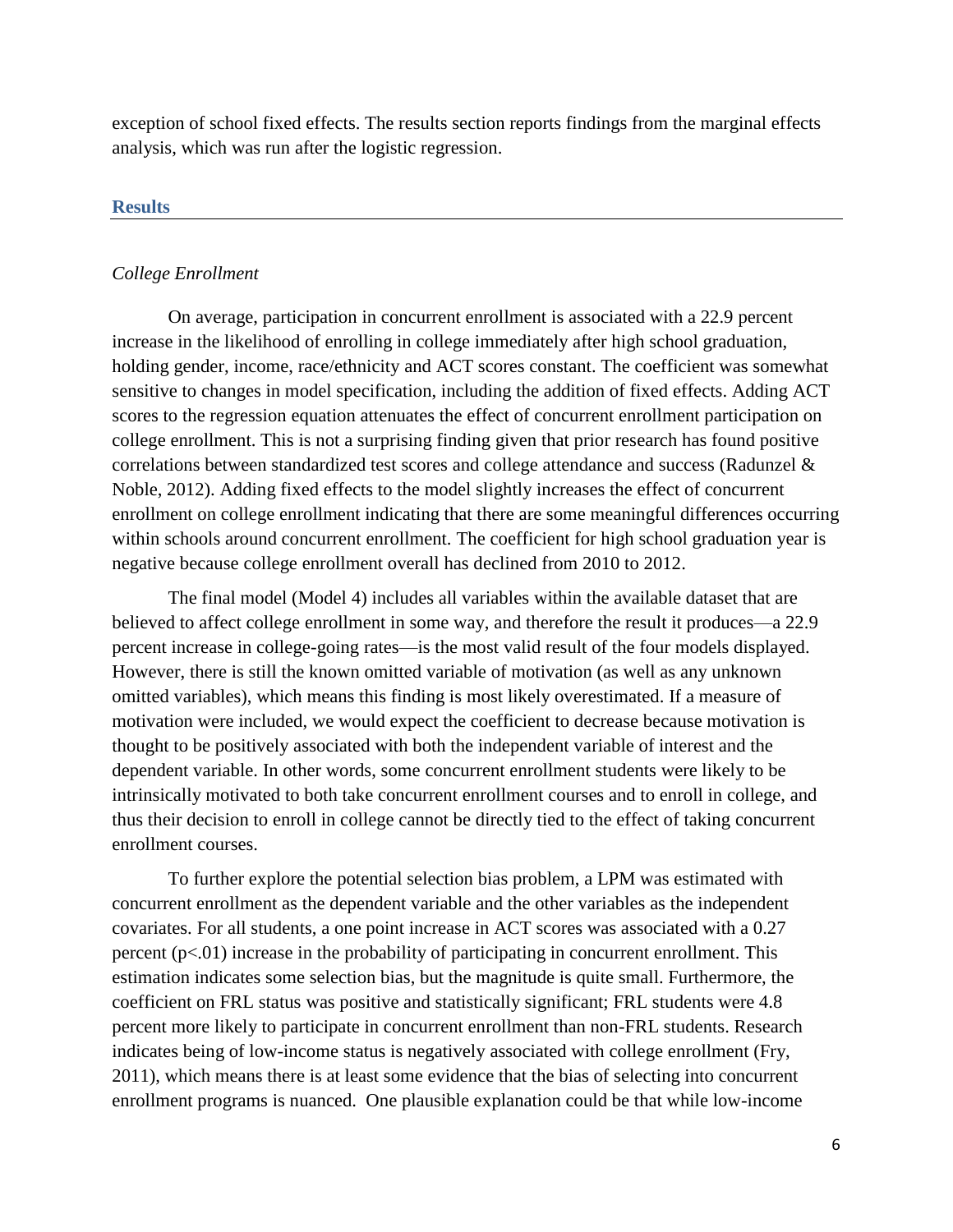students are less likely to attend college, of those who do plan to attend they will be more inclined to select into concurrent enrollment programs because they are able to earn college credits for free.

|                               | (Model 1)        | (Model 2)                | (Model 3)                | (Model 4)                        |
|-------------------------------|------------------|--------------------------|--------------------------|----------------------------------|
| <b>VARIABLES</b>              | <b>Bivariate</b> | Includes<br>demographics | Includes<br>demographics | Full model w/<br>time and school |
| DV=College Enrollment         |                  |                          | $&$ ACT                  | fixed effects                    |
| <b>Concurrent Enrollment</b>  | $0.305***$       | $0.295***$               | $0.207***$               | $0.229***$                       |
|                               | (0.003)          | (0.003)                  | (0.003)                  | (0.005)                          |
| Male                          |                  | $-0.073***$              | $-0.064***$              | $-0.064***$                      |
|                               |                  | (0.002)                  | (0.002)                  | (0.002)                          |
| Free and Reduced Price        |                  | $-0.137***$              | $-0.094***$              | $-0.075***$                      |
| Lunch                         |                  | (0.003)                  | (0.003)                  | (0.004)                          |
| American Indian/              |                  | $-0.180***$              | $-0.064***$              | $-0.049***$                      |
| Alaskan Native                |                  | (0.012)                  | (0.013)                  | (0.013)                          |
| Asian                         |                  | $0.084***$               | $0.074***$               | $0.068***$                       |
|                               |                  | (0.006)                  | (0.006)                  | (0.006)                          |
| African American              |                  | $-0.045$                 | 0.099                    | $0.106***$                       |
|                               |                  | (0.006)                  | (0.006)                  | (0.006)                          |
| Hispanic                      |                  | $-0.170***$              | $-0.033***$              | $-0.024***$                      |
|                               |                  | (0.003)                  | (0.003)                  | (0.004)                          |
| <b>ACT Composite Score</b>    |                  |                          | $0.031***$               | $0.027***$                       |
|                               |                  |                          | (0.000)                  | (0.000)                          |
| <b>High School Graduation</b> |                  |                          |                          | $-0.012***$                      |
| Year                          |                  |                          |                          | (0.001)                          |
| Constant                      | $0.519***$       | $0.630***$               | $0.012**$                | 24.832***                        |
|                               | (0.001)          | (0.002)                  | (0.006)                  | (2.962)                          |
| Observations                  | 155,975          | 154,549                  | 129,196                  | 129,196                          |
| R-squared                     | 0.056            | 0.110                    | 0.192                    | 0.219                            |
|                               |                  |                          |                          |                                  |

**Table 1. Linear Probability Models estimating the effect of concurrent enrollment participation on college enrollment**

Robust standard errors in parentheses

\*\*\* p<0.01, \*\* p<0.05, \* p<0.10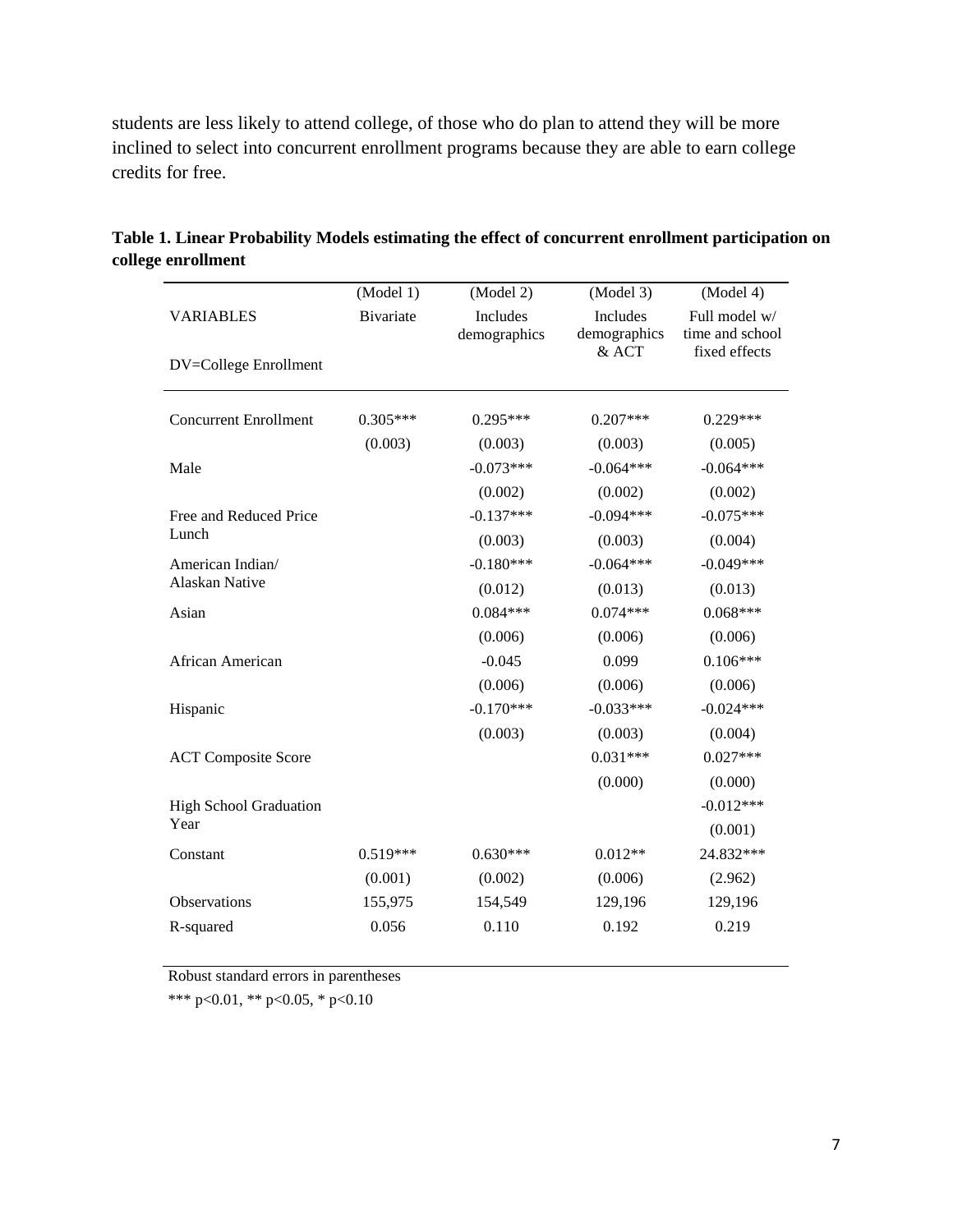Another limitation of this estimation technique is that in LPMs not all predicted values fall in a range of 0 to 1, even though the probability of the dependent variable occurring must fall in that range. Of the predicted values from the preferred model, 10,157 values are less than or greater than 1. This constitutes only 6.6 percent of the observations, however, which could be considered acceptable. Nonetheless, to be cautious, a probit regression model was estimated using maximum likelihood. The direction and statistical significance of the concurrent enrollment variable remained the same across the LPM and probit models, which lends support to the findings of the LPMs.

## *Remedial Education*

Overall, participation in concurrent enrollment is associated with a 9.0 percent decrease in the likelihood of needing remedial education in college, holding gender, income, race/ethnicity and ACT scores constant. As in the college enrollment estimation, the coefficient on concurrent enrollment was sensitive to changes in model specification, particularly when ACT scores were added to the regression equation.

The concerns over the appropriateness of using a LPM as the estimation technique are more pronounced in the case. Approximately 29 percent of the predicted values fall outside of the 0 to 1 range. The LPM estimation assumes a linear relationship between the independent and dependent variables. It may be the case there is a non-linear relationship between taking concurrent enrollment courses and the likelihood of needing remedial education in college.

This study used logistic regression as an alternate estimation method (see Table 3). The coefficient on concurrent enrollment remains statistically significant and negative in direction, which supports the LPM findings. The logit coefficient cannot be interpreted as representation of the change in the probability that the dependent variable will occur, however. Therefore, the researcher conducted simulations using the logit model output in order to estimate the marginal effects of concurrent enrollment on the likelihood of needing remedial education in college. The results predict that taking concurrent enrollment courses reduces the need for remedial education by 11.2 percent.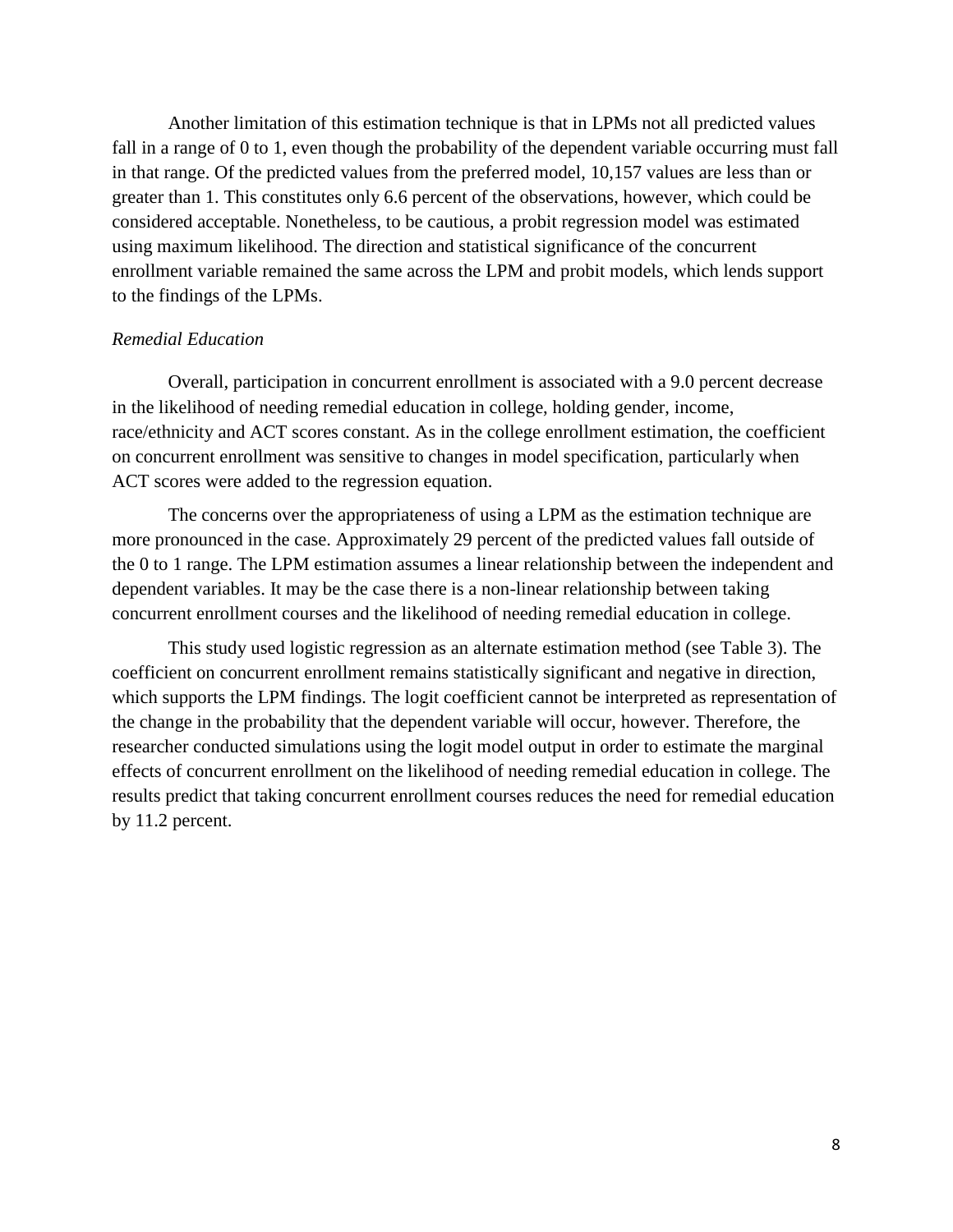|                                    | (Model 1)        | (Model 2)                       | (Model 3)                | (Model 4)                 |
|------------------------------------|------------------|---------------------------------|--------------------------|---------------------------|
| <b>VARIABLES</b>                   | <b>Bivariate</b> | <b>Includes</b><br>demographics | Includes<br>demographics | Full model w/<br>time and |
| DV=Remedial Education Need         |                  |                                 | & ACT                    | school fixed<br>effects   |
|                                    |                  |                                 |                          |                           |
| <b>Concurrent Enrollment</b>       | $-0.129***$      | $-0.136***$                     | $-0.080***$              | $-0.090***$               |
|                                    | (0.005)          | (0.005)                         | (0.004)                  | (0.004)                   |
| Male                               |                  | $-0.043***$                     | $-0.017***$              | $-0.016***$               |
|                                    |                  | (0.004)                         | (0.003)                  | (0.003)                   |
| Free and Reduced                   |                  | $0.182***$                      | $0.054***$               | $0.035***$                |
| Price Lunch                        |                  | (0.006)                         | (0.005)                  | (0.005)                   |
| American Indian/ Alaskan<br>Native |                  | $0.179***$                      | $0.061***$               | $0.044**$                 |
|                                    |                  | (0.024)                         | (0.020)                  | (0.020)                   |
| Asian                              |                  | $-0.026**$                      | $-0.049***$              | $-0.050***$               |
|                                    |                  | (0.011)                         | (0.008)                  | (0.009)                   |
| African American                   |                  | $0.302***$                      | $0.055***$               | $0.045***$                |
|                                    |                  | (0.009)                         | (0.008)                  | (0.009)                   |
| Hispanic                           |                  | $0.232***$                      | $0.040***$               | $0.025***$                |
|                                    |                  | (0.006)                         | (0.005)                  | (0.005)                   |
| <b>ACT Composite Score</b>         |                  |                                 | $-0.065***$              | $-0.063***$               |
|                                    |                  |                                 | (0.000)                  | (0.000)                   |
| High School Graduation Year        |                  |                                 |                          | $-0.003$                  |
|                                    |                  |                                 |                          | (0.003)                   |
| Constant                           | $0.436***$       | $0.366***$                      | 1.784***                 | 8.078                     |
|                                    | (0.003)          | (0.004)                         | (0.009)                  | (6.953)                   |
| Observations                       | 47,578           | 47,578                          | 43,943                   | 43,943                    |
| R-squared                          | 0.014            | 0.107                           | 0.450                    | 0.465                     |
| Adj. R-squared                     | 0.014            | 0.107                           | 0.450                    | 0.460                     |

**Table 2. Linear Probability Models estimating the effect of concurrent enrollment participation on the need for remedial education in college.**

Robust standard errors in parentheses

\*\*\* p<0.01, \*\* p<0.05, \* p<0.10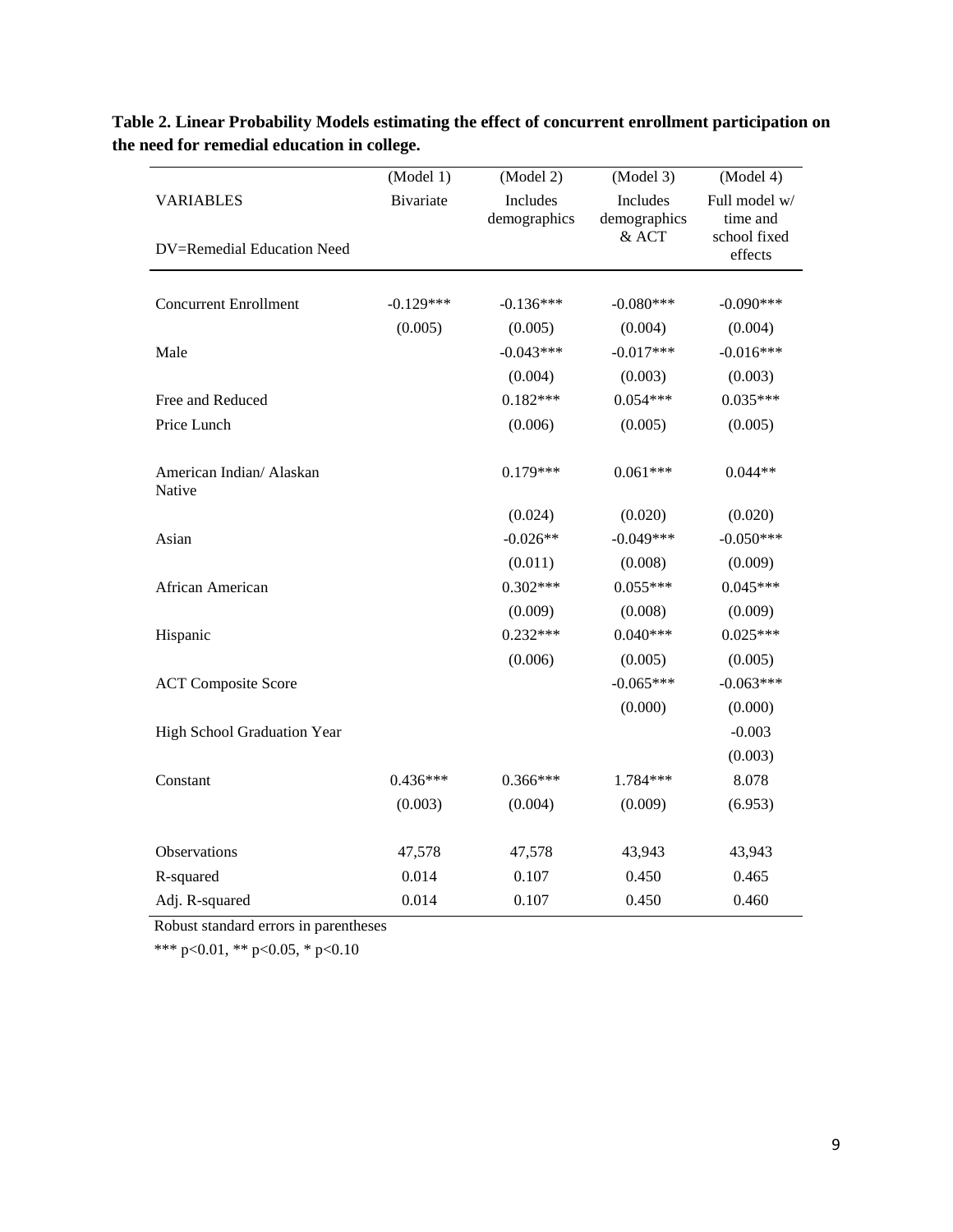|                                | (Model 1)                   |
|--------------------------------|-----------------------------|
| <b>VARIABLES</b>               | Full model w/<br>time fixed |
| DV=Remedial Education Need     | effects                     |
| <b>Concurrent Enrollment</b>   | $-0.643***$                 |
|                                | (0.033)                     |
| Male                           | $-0.214***$                 |
|                                | (0.028)                     |
| Free and Reduced Price Lunch   | $0.307***$                  |
|                                | (0.039)                     |
| American Indian/Alaskan Native | $0.430**$                   |
|                                | (0.147)                     |
| Asian                          | $-0.573***$                 |
|                                | (0.071)                     |
| African American               | $0.235***$                  |
|                                | (0.063)                     |
| Hispanic                       | $0.131***$                  |
|                                | (0.038)                     |
| <b>ACT Composite Score</b>     | $-0.569***$                 |
|                                | (0.006)                     |
| High School Graduation Year    | $-0.050*$                   |
|                                | (0.028)                     |
| Constant                       | 111.92**                    |
|                                | (56.69)                     |
| <b>Observations</b>            | 43,943                      |
| R-squared                      | 0.465                       |
| Adj. R-squared                 | 0.460                       |

**Table 3. Logistic regression model estimating the effect of concurrent enrollment participation on the need for remedial education in college.**

Robust standard errors in parentheses

\*\*\* p<0.01, \*\* p<0.05, \* p<0.10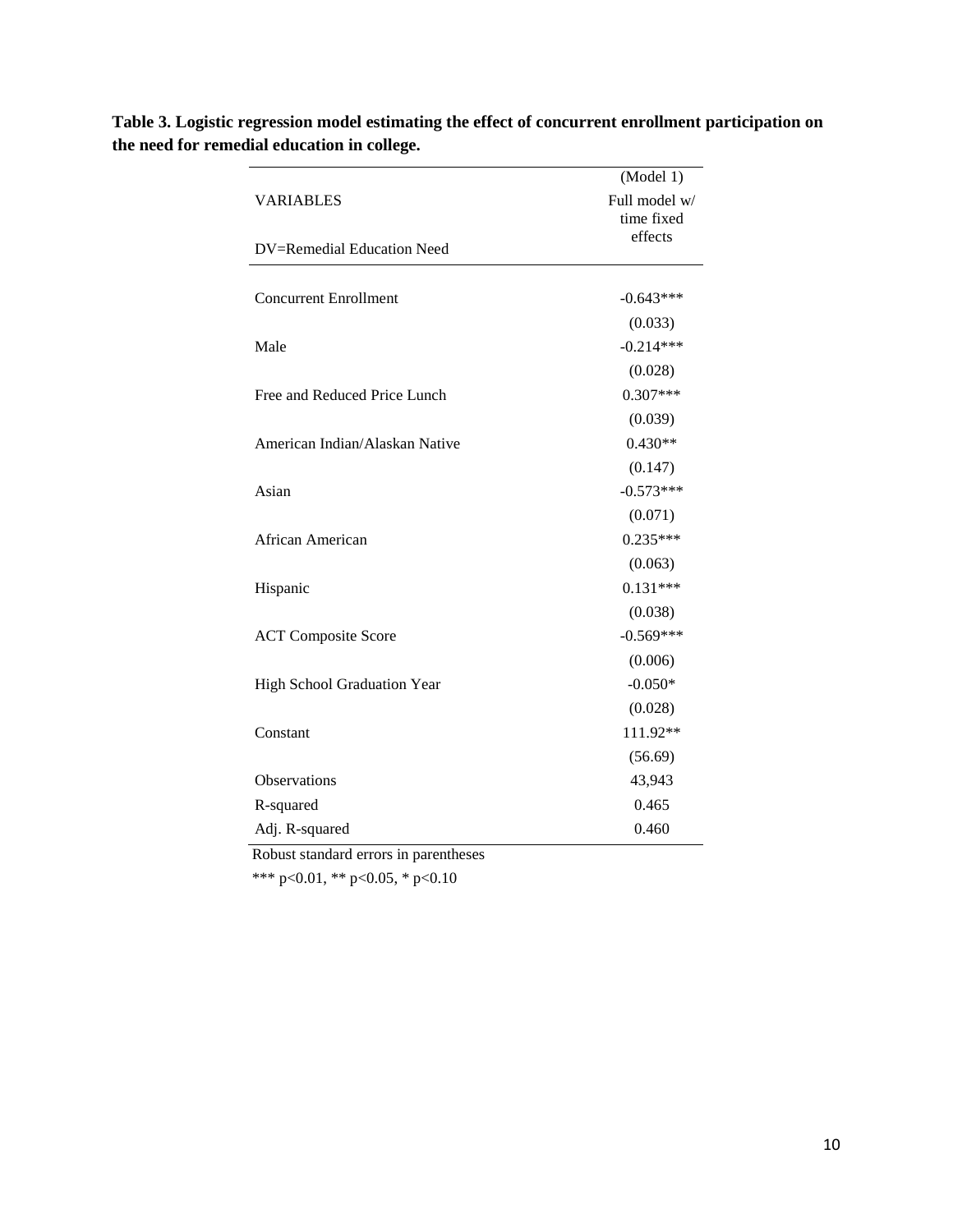# **Discussion**

While concurrent enrollment programs have been around for a long period of time, they have only recently been expanded in Colorado, and only recently have researchers begun to study the potential of such programs to improve postsecondary outcomes. This study found positive, statistically significant and substantively large effects of concurrent enrollment participation on college enrollment for all Colorado high school graduates. Selection bias is a threat to the study and thus the effect size is most likely overestimated. However, with an increase of 22.9 percent in the probability of enrolling, there is a good chance that some portion of that effect is due to concurrent enrollment participation.

The second part of this study focused on the effect of concurrent enrollment on remedial education rates. The first regression method found that concurrent enrollment decreased the probability of needing remedial education in college by 9 percent. There were reasons to be concerned that the estimation technique was not a good fit, however, so a second regression method was run. The second model found that concurrent enrollment students were 11.2 percent less likely to need remedial education in college. The similar results from the two different estimation methods lends confidence to the finding that concurrent enrollment is associated with a decrease in the need for remedial education.

These are promising findings, and future research by the Colorado Department of Higher Education will further explore this issue and will attempt to address selection bias more effectively. Additionally, future research will continue to follow this cohort of students to track the effect of concurrent enrollment on retention and degree completion rates, as well as on other postsecondary success measures such as grade point average and credit accumulation.